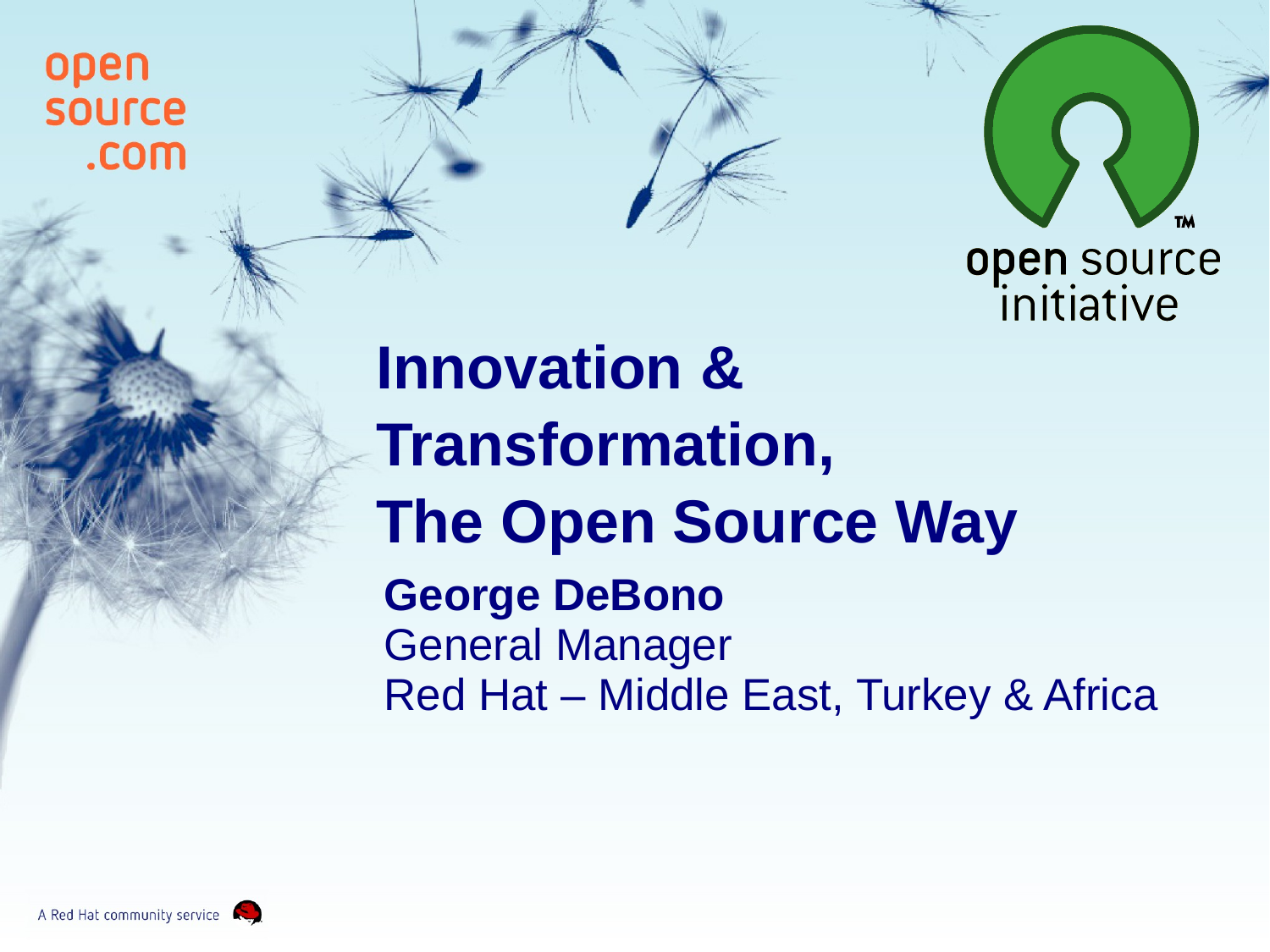"We can't solve problems by using the same kind of thinking we used when we created them." – A. Einstein

We have quite some problems in IT:

- \$1.3T USD Enterprise IT spending
- 18% IT projects abandoned before production
- 55% "challenged" (late, lacking, broken)
- \$500B USD is *wasted* due to "bad software"
- \$3.5T USD anticipated value *not delivered*

Open Source is a new approach that can radically improve both IT and the businesses that use it

Reference: http://opensource.com/business/10/6/integral-innovation



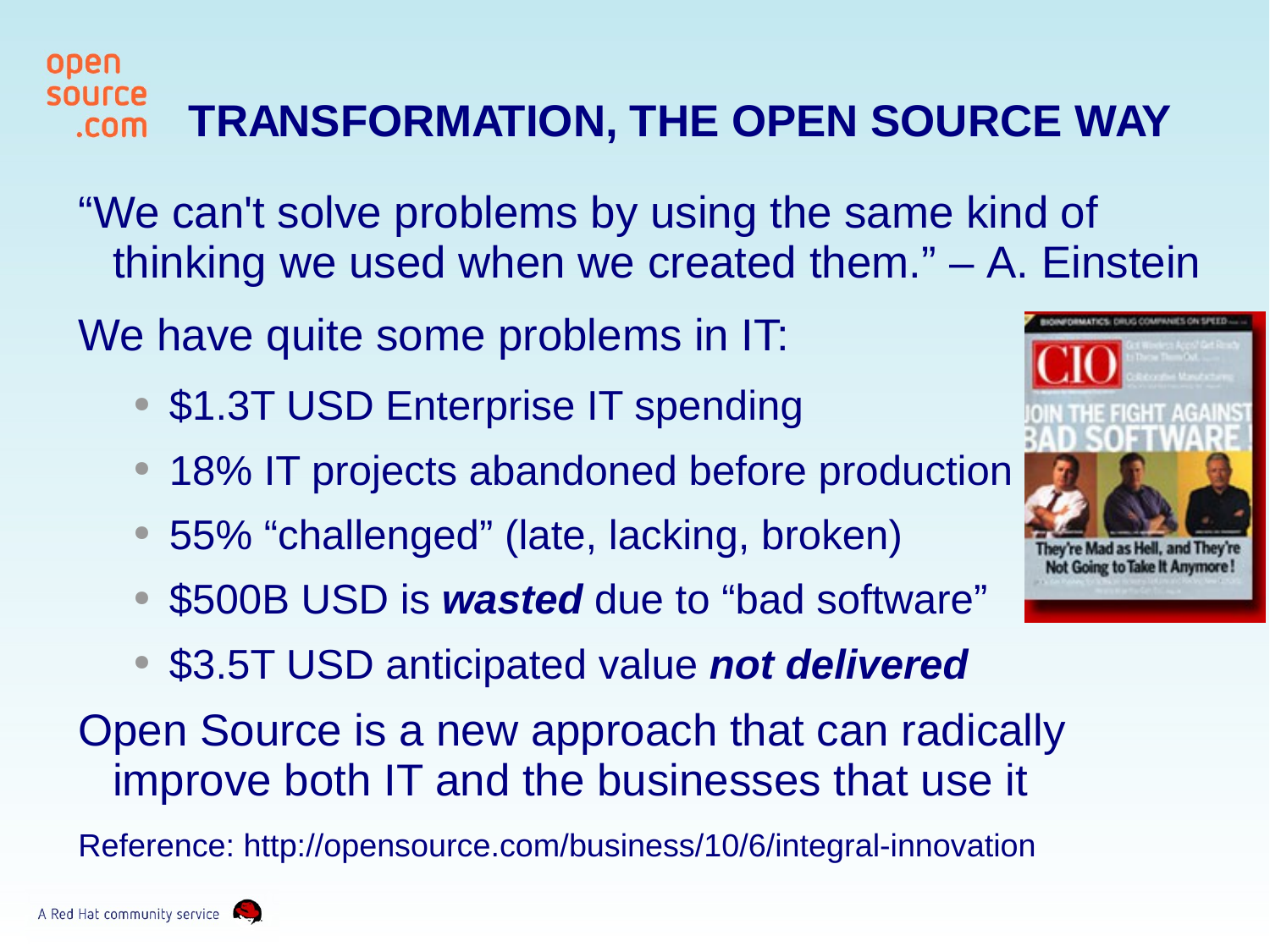## Adaptability is important

Darwin's theory of natural selection *not* "survival of the fittest" but "survival of the most adaptable"

• Adaptability now understood as a strategic capability:<br>References: See Attachment 1

To effectively achieve its missions, the Department of Defense must develop and update its software-based capabilities faster than ever, to anticipate new threats and respond to continuously changing requirements. The use of Open Source Software (OSS) can provide advantages in this regard. This memorandum provides clarifying guidance on the use of OSS and supersedes the previous DoD CIO memorandum dated May 28, 2003 (reference (a)).

Open Source Software is software for which the human-readable source code is available for use, study, reuse, modification, enhancement, and redistribution by the users of that software. In other words, OSS is software for which the source code is "open."

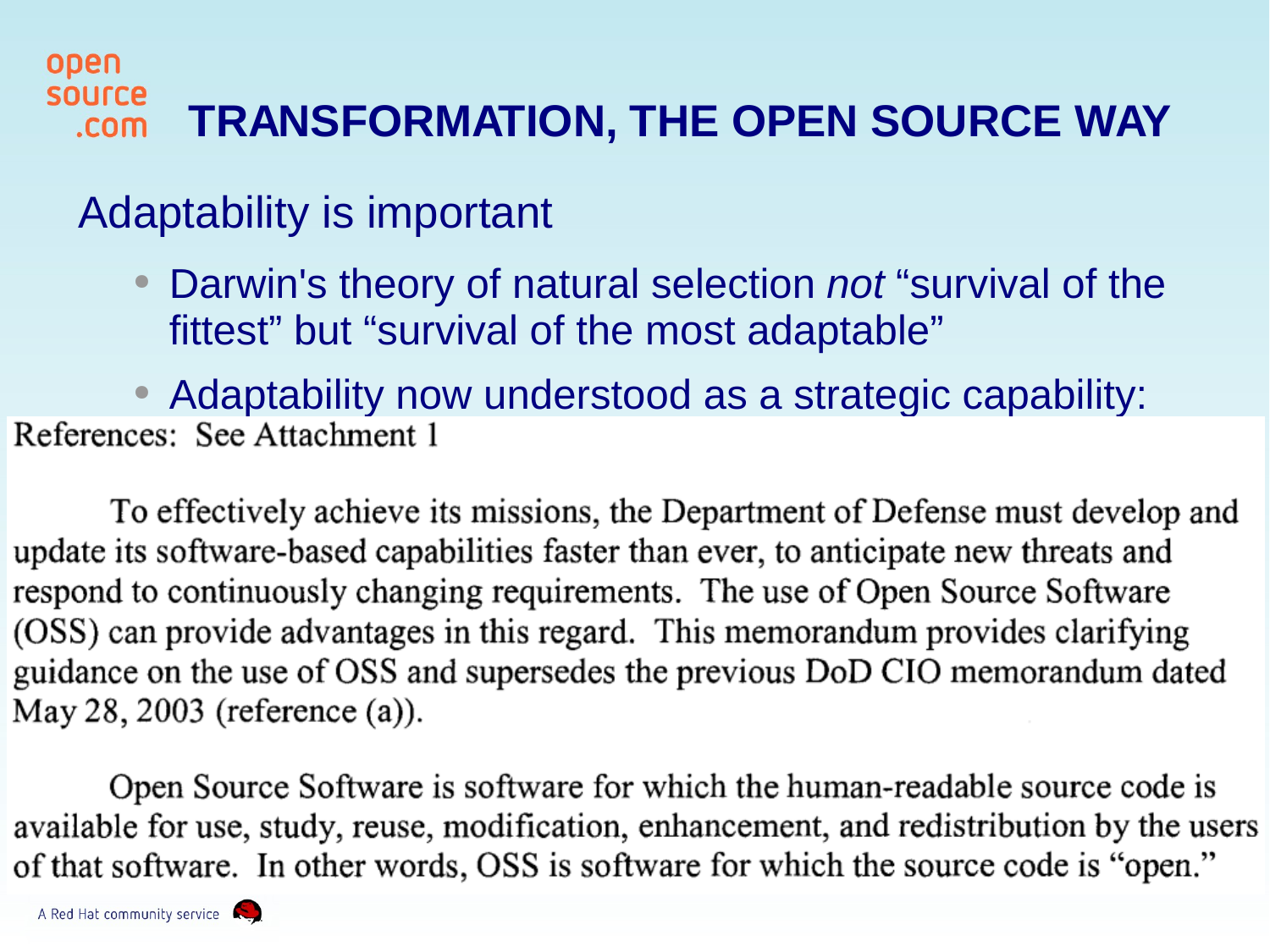## Adaptability is important

- Core to the design/evolution of the Internet
- Innovation not possible without it
	- Interoperability
	- Modularity
	- Participation
	- Training/Education

Systems should be *designed* for adaptability

**Modularity, Accessibility, Inclusivity** 

Greater adaptability means less abandonment

• It also means better re-use

http://david.upton.com/opensource

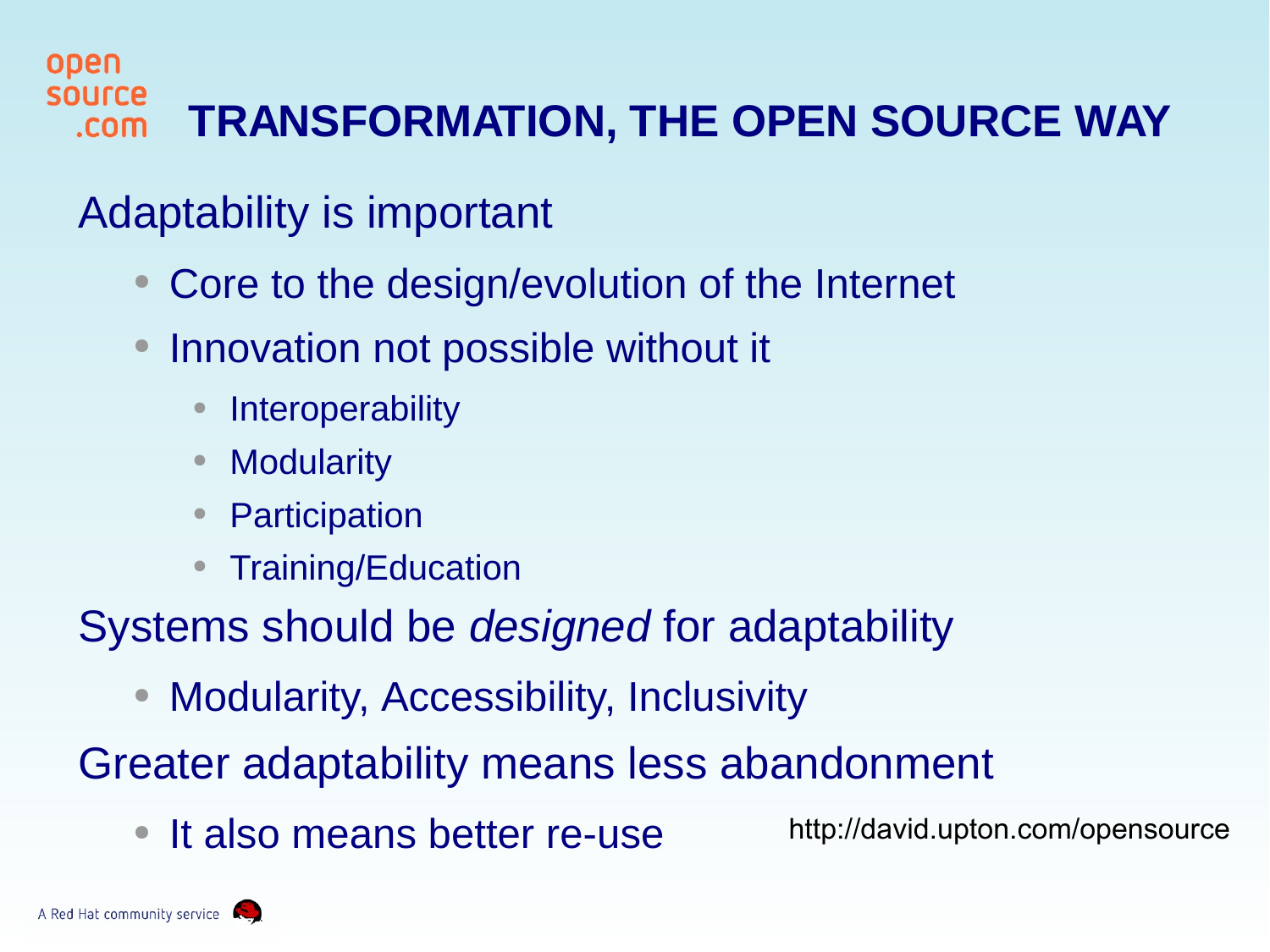## Improving products and services constantly and forever



A Red Hat community service

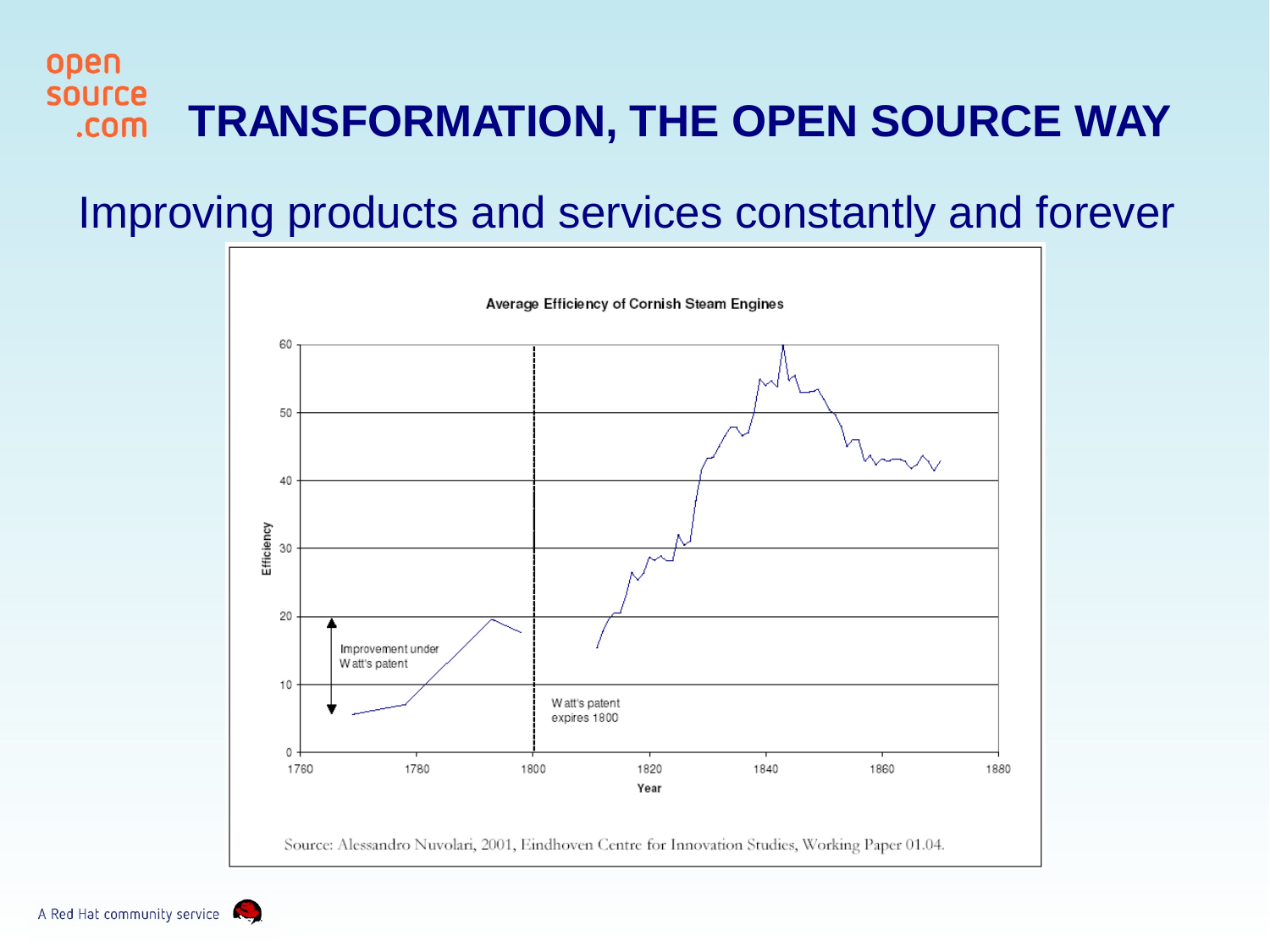- Open Source Security—NSA's SE Linux Project
	- Built on 10 years of NSA's OS security research
	- Application of NSA's Flask security architecture
	- Cleanly separates policy from enforcement using welldefined policy interfaces
	- Allows users to express policies naturally and supports changes
	- Fine-grained controls over kernel services
	- Transparent to applications and users
	- Role-Based Access Control, Type Enforcement
	- *Initially rejected as "impossible"*

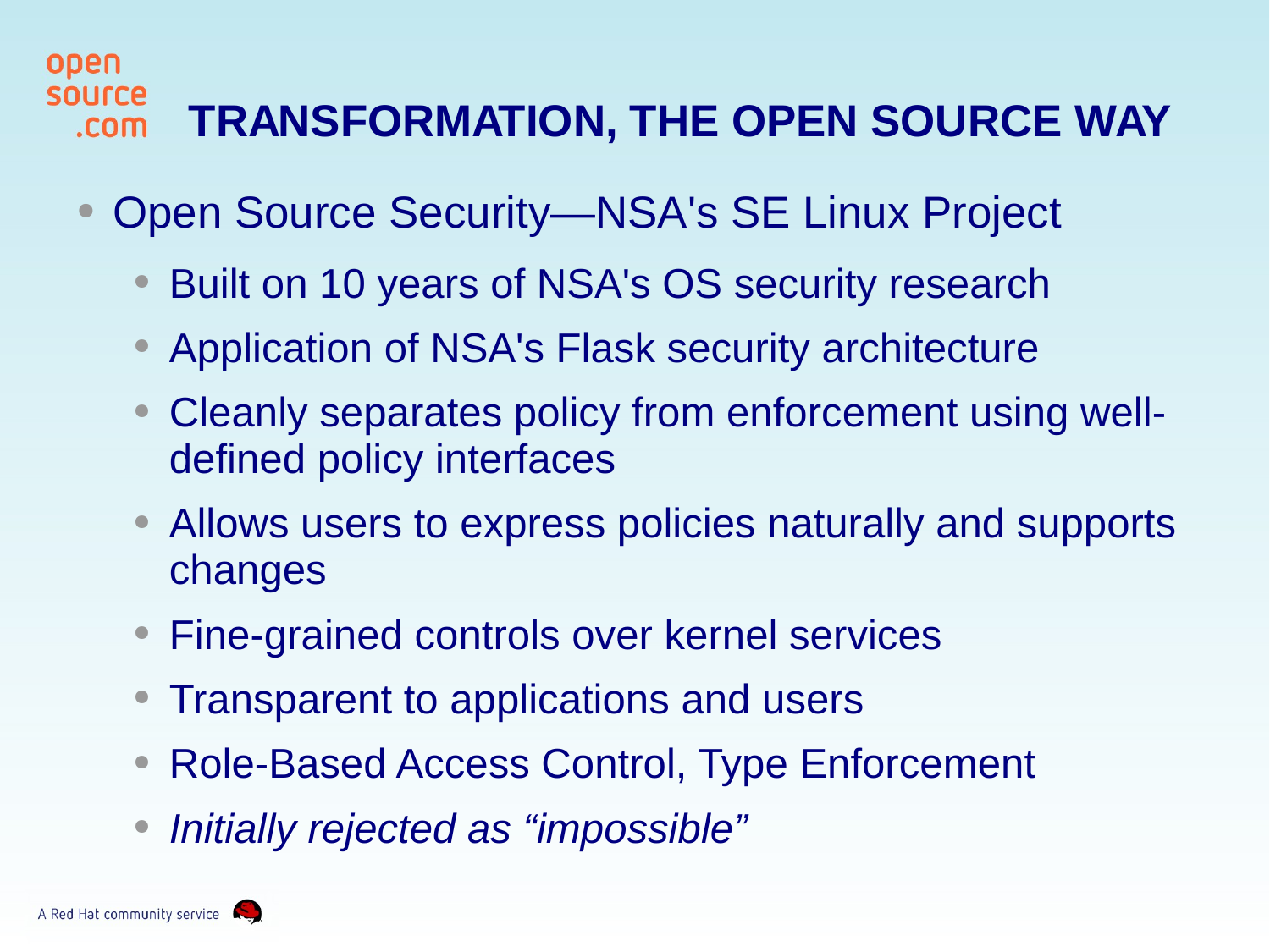- What Makes *IT* Valuable?
	- Helps to *increase revenue*
	- Helps to *decrease costs*
	- *Solves the business problem* paid to solve
	- Delivers a measurable *ROI*
- What makes *Vendors* valuable?
	- Delivers *on time* and *on budget*
	- *Flexible* and *Responsive*
	- Delivers *a quality product*
- *If you had a choice, would you do business again?*

See http://www.redhat.com/promo/vendor/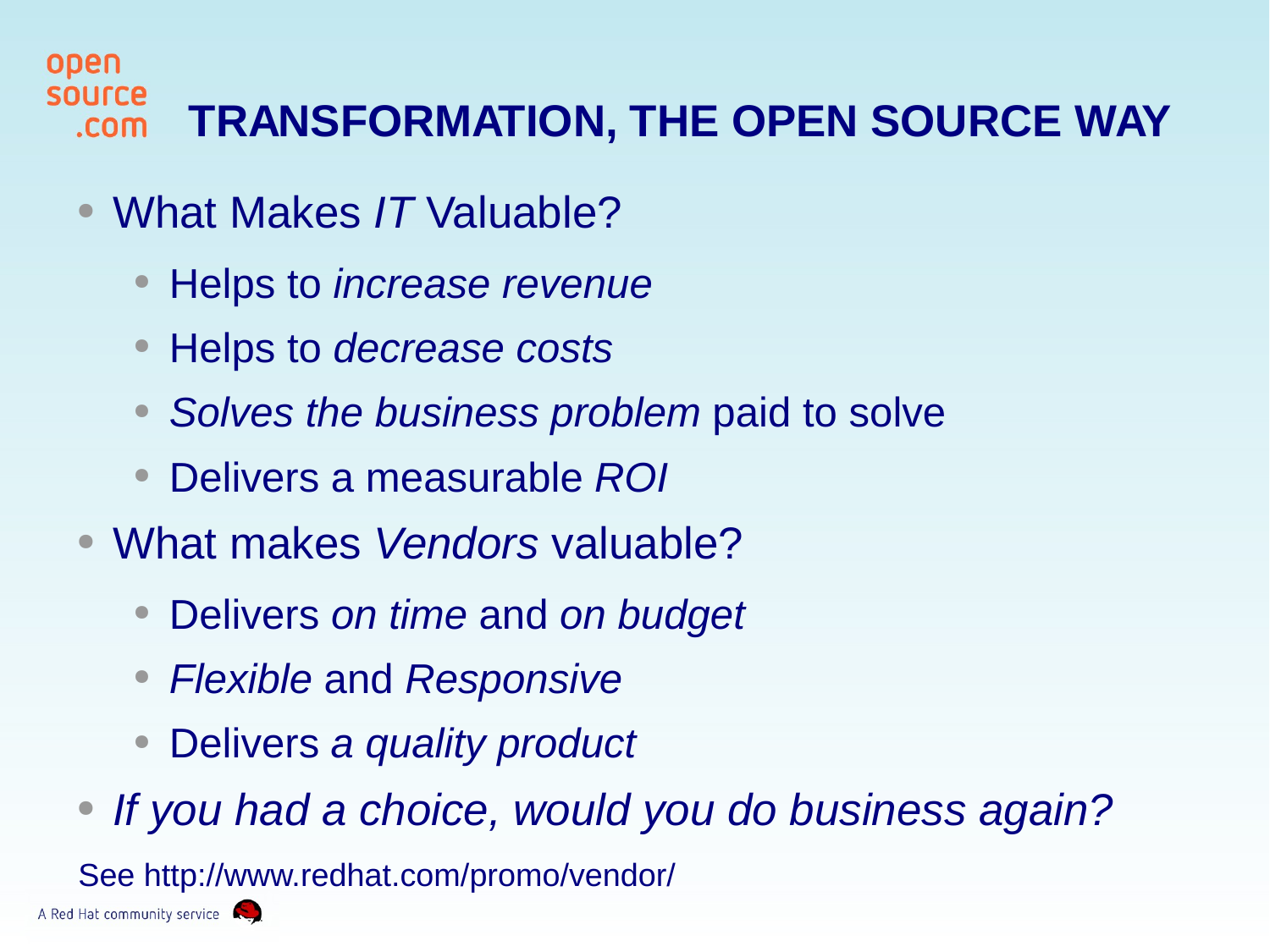- How can Open Source transform your project/company?
	- Drive out proprietary costs—more money for innovation
	- Improve productivity and collaboration with open source best practices
	- **Encourage user-driven innovation** 
		- Make more of the world your R&D lab
		- Make more of the world your customers
- The proprietary software model is simply unsustainable
- Transformation is *everybody's* job

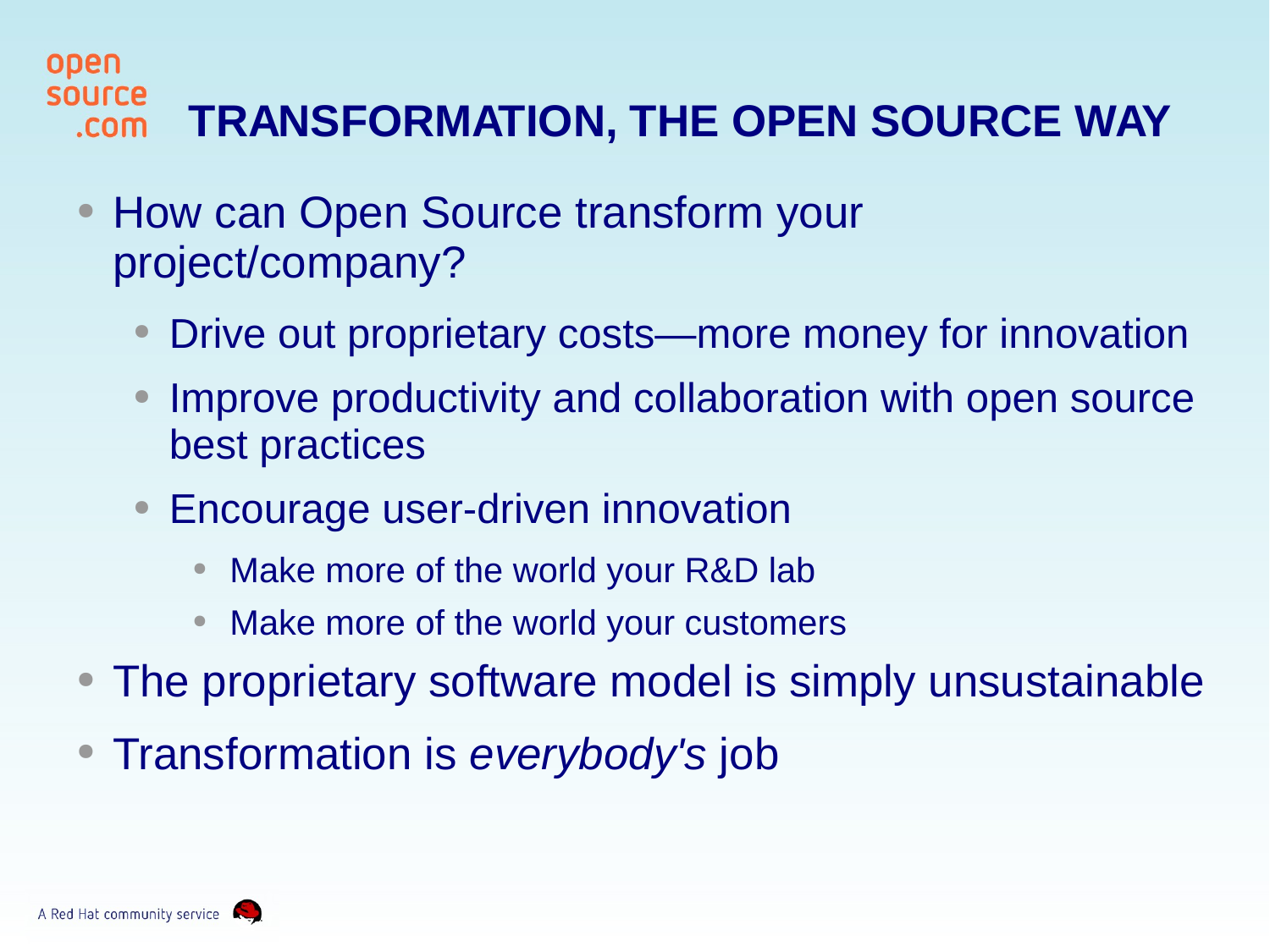- Open Source is trusted:
	- **New York Stock Exchange (NYSE)**
	- Deutsch Börse (Frankfurt), TSE (Tokyo), LSE (London)
	- http://www.whitehouse.gov/
	- US National Institutes of Health (NIH) PubMed Central
	- NOAA's National Weather Service (http://www.noaanews.noaa.gov/stories2010/20100105\_nhc.html)
	- Gartner predicts  $≥ 80%$  of all commercial software solutions will be based on open source

• Already 78% of Accenture clients are using Open Source See http://www.opensource.org/node/486

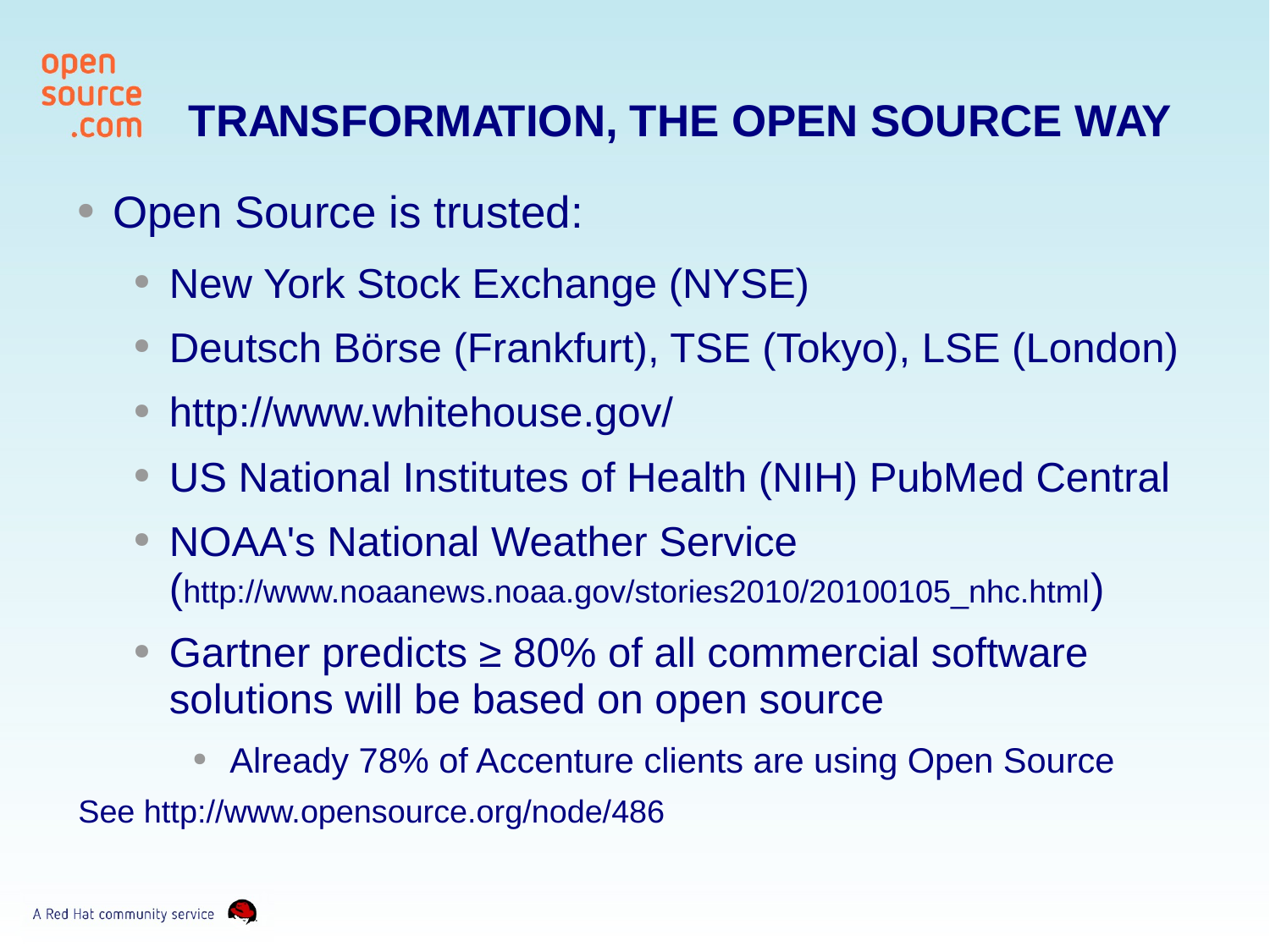open source **TRANSFORMATION, THE OPEN SOURCE WAY**.com

Summary: Doing More with Less

Infinite modularity enables

- Infinite participation
- Infinite experimentation
- Infinitesimal changes are small enough to
	- Be implemented infinitely fast
	- With infinitely small risk

The integral of these infinitesimals over time leads to

- **More innovation**
- Less risk